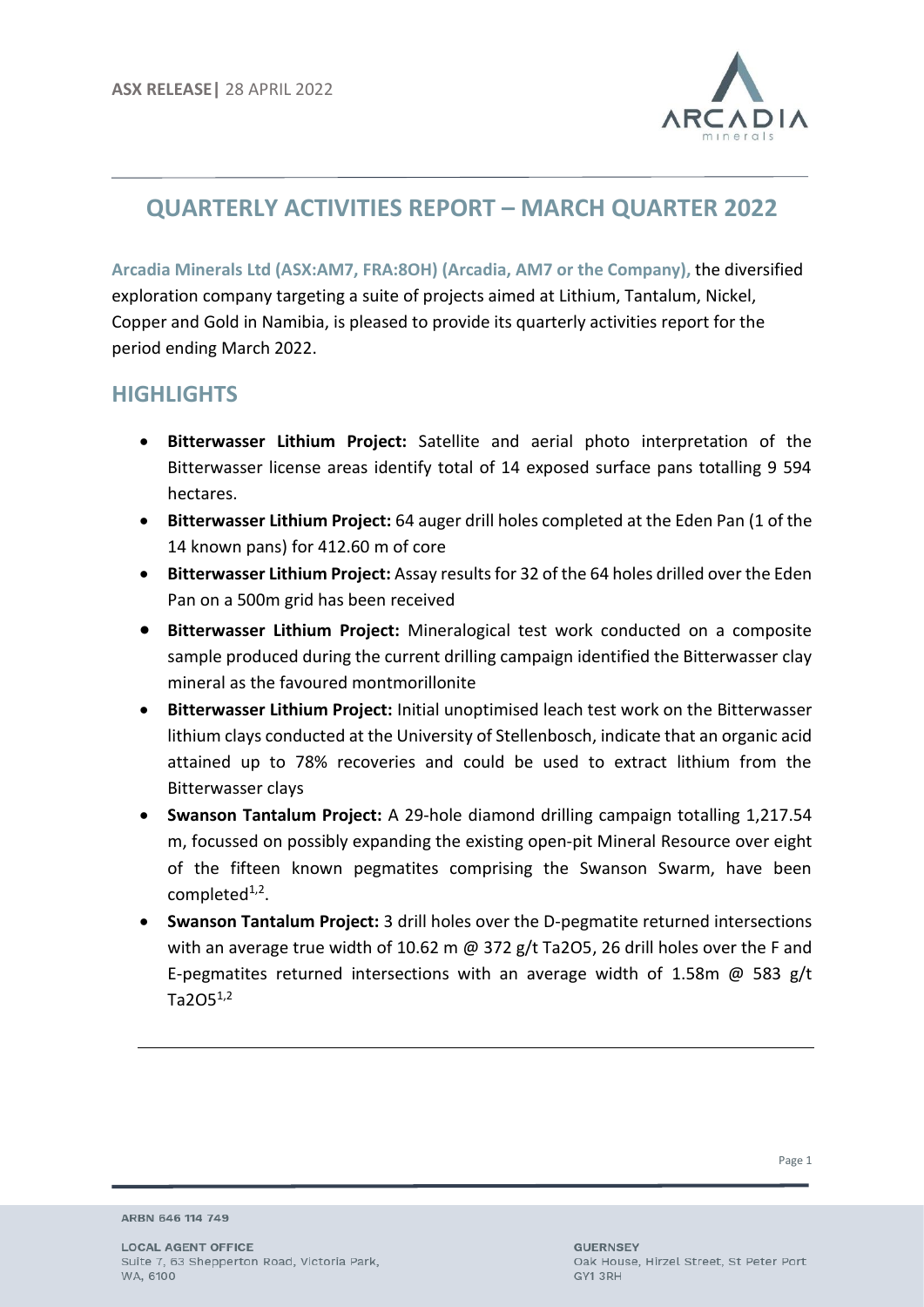

## **SUMMARY OF MINING EXPLORATION FOR THE QUARTER**

#### **Swanson Tantalum Project**

In February a total of 29 diamond drill holes, totalling 1,217.54 m of drilling was completed. All the holes contained pegmatite intersections, have been sampled and were sent to Scientific Services Laboratory in South Africa for analyses. Significant drill results are summarised below, additional information can be reviewed in the original market announcements.

#### F1 - Pegmatite

| DP01         | $2.16M$ @     | 505 g/t Ta <sub>2</sub> O <sub>5</sub>   | $+111$ ppm $Li2O$             | $+$        | 59 g/t Nb <sub>2</sub> O <sub>5</sub>   |
|--------------|---------------|------------------------------------------|-------------------------------|------------|-----------------------------------------|
| DP02:        | 1.79m@        | 476 $g/t$ Ta <sub>2</sub> O <sub>5</sub> | + 8562 ppm Li <sub>2</sub> O  | $\ddag$    | 58 g/t Nb <sub>2</sub> O <sub>5</sub>   |
|              | DP03: 2.34m @ | 315 g/t Ta <sub>2</sub> O <sub>5</sub>   | $+17$ ppm Li <sub>2</sub> O   | $\ddag$    | 57 $g/t$ Nb <sub>2</sub> O <sub>5</sub> |
| DP04:        | 1.17m@        | 884 g/t Ta <sub>2</sub> O <sub>5</sub>   | $+98$ ppm $Li2O$              | $\ddot{}$  | 90 g/t Nb <sub>2</sub> O <sub>5</sub>   |
| <b>DP05:</b> | 1.94m@        | 745 g/t Ta <sub>2</sub> O <sub>5</sub>   | $+37$ ppm Li <sub>2</sub> O   | $\ddot{}$  | 71 g/t Nb2O <sub>5</sub>                |
| DP06:        | $2.54m$ @     | 568 g/t Ta <sub>2</sub> O <sub>5</sub>   | $+82$ ppm $Li2O$              | $\ddag$    | 44 g/t Nb <sub>2</sub> O <sub>5</sub>   |
| DP07:        | 1.63m@        | 649 g/t Ta <sub>2</sub> O <sub>5</sub>   | $+ 542$ pm Li <sub>2</sub> O  | $\ddag$    | 87 g/t Nb <sub>2</sub> O <sub>5</sub>   |
| <b>DP08:</b> | $0.23m$ @     | 161 g/t Ta <sub>2</sub> O <sub>5</sub>   | + 5083 ppm Li <sub>2</sub> O  | $+$        | 44 g/t Nb <sub>2</sub> O <sub>5</sub>   |
| DP11:        | $2.51m$ @     | 750 g/t Ta <sub>2</sub> O <sub>5</sub>   | $+ 54$ ppm Li <sub>2</sub> O  | $\ddagger$ | 57 g/t Nb2O <sub>5</sub>                |
| DP12:        | 1.44m@        | 643 g/t Ta <sub>2</sub> O <sub>5</sub>   | $+166$ ppm Li <sub>2</sub> O  | $+$        | 67 g/t Nb <sub>2</sub> O <sub>5</sub>   |
| DP13:        | $2.21m$ @     | 619 g/t Ta <sub>2</sub> O <sub>5</sub>   | $+16$ ppm Li <sub>2</sub> O   | $\ddag$    | 57 g/t Nb2O <sub>5</sub>                |
| <b>DP15</b>  | 3.48m@        | 479 g/t Ta <sub>2</sub> O <sub>5</sub>   | $+ 77$ ppm Li <sub>2</sub> O  | $\ddag$    | 49 g/t Nb2O <sub>5</sub>                |
| DP17:        | 1.82m@        | 553 g/t Ta <sub>2</sub> O <sub>5</sub>   | + 1351 ppm $Li2O$             | $\ddag$    | 50 $g/t$ Nb <sub>2</sub> O <sub>5</sub> |
| DP18:        | $0.87m$ @     | 342 g/t Ta <sub>2</sub> O <sub>5</sub>   | $+98$ ppm Li <sub>2</sub> O   | $\ddag$    | 82 g/t Nb <sub>2</sub> O <sub>5</sub>   |
| DP19:        | $0.16m$ @     | 432 g/t Ta <sub>2</sub> O <sub>5</sub>   | + 582pm Li <sub>2</sub> O     | $\ddot{}$  | $26$ g/t Nb <sub>2</sub> O <sub>5</sub> |
| DP20:        | $2.96m$ @     | $614$ g/t Ta <sub>2</sub> O <sub>5</sub> | $+51$ ppm Li <sub>2</sub> O   | $\ddag$    | 54 g/t Nb2O <sub>5</sub>                |
| DP21:        | $2.88m$ @     | 454 g/t Ta <sub>2</sub> O <sub>5</sub>   | $+89$ ppm Li <sub>2</sub> O   | $\ddag$    | 82 g/t Nb2O <sub>5</sub>                |
| DP22:        | $2.11m$ @     | 762 g/t Ta <sub>2</sub> O <sub>5</sub>   | $+$ 133 ppm Li <sub>2</sub> O | $\ddag$    | 84 g/t Nb <sub>2</sub> O <sub>5</sub>   |
| DP23:        | 1.42m@        | 674 g/t Ta <sub>2</sub> O <sub>5</sub>   | $+$ 43 ppm Li <sub>2</sub> O  | $\ddot{}$  | 54 g/t Nb <sub>2</sub> O <sub>5</sub>   |
| DP27:        | $1.31m$ @     | 578 g/t Ta <sub>2</sub> O <sub>5</sub>   | $+55$ ppm Li <sub>2</sub> O   | $\ddot{}$  | 53 g/t Nb <sub>2</sub> O <sub>5</sub>   |
| DP28:        | $0.37m$ @     | 603 g/t Ta <sub>2</sub> O <sub>5</sub>   | $+ 167$ ppm Li <sub>2</sub> O | $\ddagger$ | 58 g/t Nb2O <sub>5</sub>                |
| DP29:        | $1.17m$ @     | 624 g/t Ta <sub>2</sub> O <sub>5</sub>   | $+ 122$ ppm Li <sub>2</sub> O |            | + 46 g/t $Nb2O5$                        |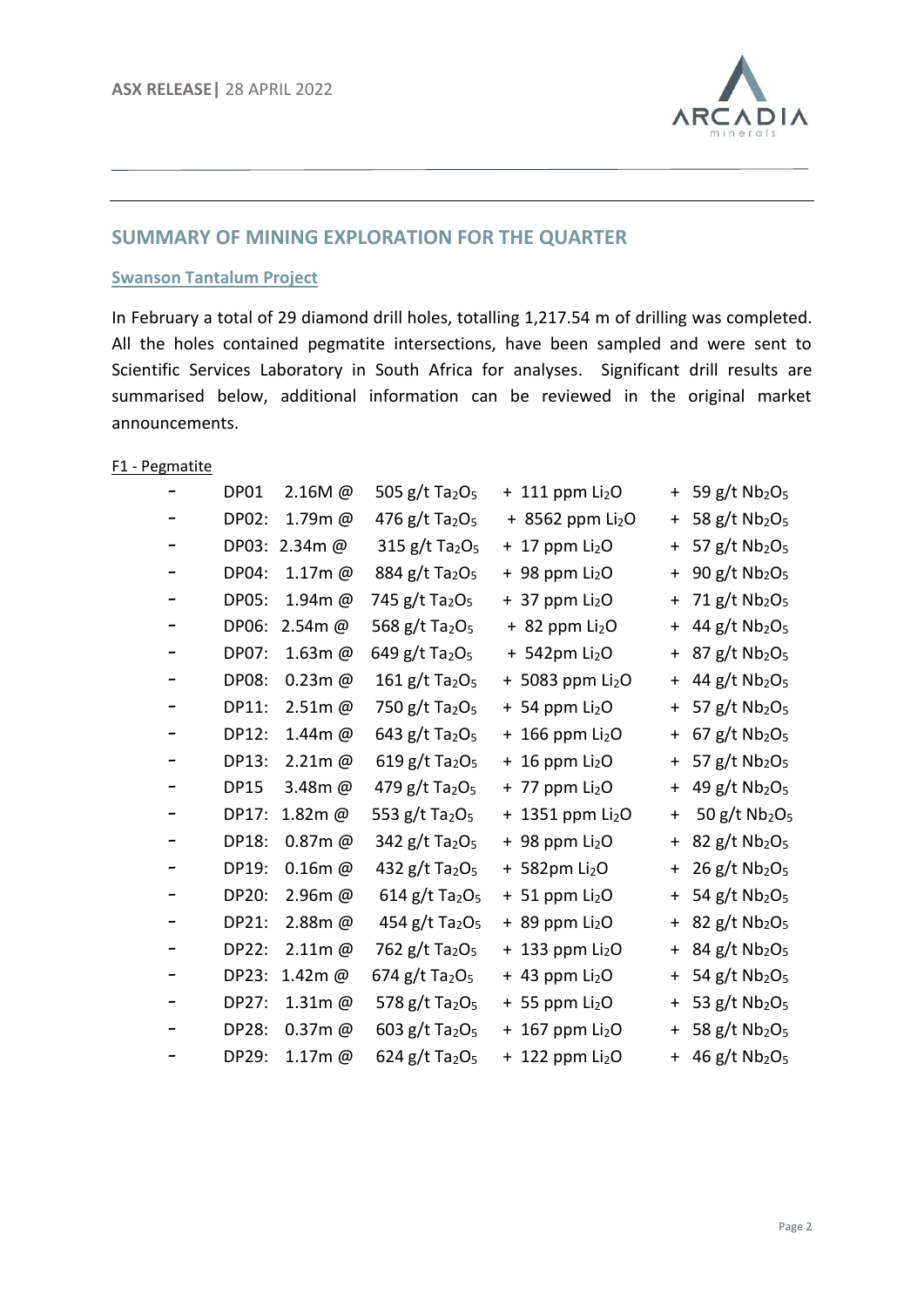

|           |           | mee noies were armed to possibly increase the open pit potential or the D Teginatite area. |                                           |
|-----------|-----------|--------------------------------------------------------------------------------------------|-------------------------------------------|
| $-$ DP24: | $9.53M$ @ | $354$ g/t Ta <sub>2</sub> O <sub>5</sub> + 5325 ppm Li <sub>2</sub> O                      | $+$ 90 g/t Nb <sub>2</sub> O <sub>5</sub> |
| $-$ DP25: | $3.56m$ @ | 404 g/t Ta2O5 + 2548 ppm Li2O                                                              | $+$ 47 g/t Nb2O5                          |
|           | 3.45m @   | 403 g/t Ta2O5 + 202 ppm Li2O                                                               | + 126 g/t Nb2O5                           |
|           | $3.05m$ @ | 368 g/t Ta2O5 + 4254 ppm Li2O                                                              | $+ 52$ g/t Nb2O5                          |
| $-$ DP26: | $3.25m$ @ | 304 g/t Ta <sub>2</sub> O <sub>5</sub> + 2677 ppm Li <sub>2</sub> O                        | $+$ 87 g/t Nb <sub>2</sub> O <sub>5</sub> |
|           | $1.04m$ @ | 684 g/t Ta2O5 + 7258 ppm Li2O                                                              | $+ 44 g/t$ Nb2O5                          |
|           | $3.23m$ @ | 497 g/t Ta2O5 + 135 ppm Li2O                                                               | $+ 48$ g/t Nb2O5                          |

Three holes were drilled to possibly increase the openpit potential of the D Pegmatite area.

The drillhole database has now been delivered to Snowden Mining Consultants to commence a review and update of the Mineral Resource Estimate, which is expected to be completed by Q2/2022. Once completed successfully, the updated Mineral Resource will form the basis of a feasibility study that is currently underway over the project.

#### **Bitterwasser Lithium Project**

In March it was announced that satellite and aerial photo interpretation of the Bitterwasser license area identified a total of 14 exposed surface pans totalling 9 594 hectares.

A total of 64 holes have been completed for 412.60 m (370 for core and 46 for quality assurance and quality control), and despatched to ALS Laboratories in Ireland for analysis<sup>3</sup>.

Drilling results from 32 drill holes received to date indicate a potential increase of the existing Mineral Resource of 15.1 million tons at 828 ppm Li, which initial Mineral Resource was based on 16 drillholes. Results were received from all the stratigraphic clay layers observed in the 32 drill holes, which holes extended from surface to a depth of c.12.80m. Results over the entire sequence (including the higher grade "Middle Green Clay Unit"), indicate an average thickness of 7.87 m and a weighted average grade of 595 ppm  $Li<sup>5</sup>$  The results for the outstanding holes were expected to be received in March but were not received due to capacity delays experienced by the laboratory.

The Middle Green Clay Unit, from which the historical resource was derived, was intersected in 25 of the 32 drillholes and extend from a depth of 1.4m to 12.80m. Results indicate an average thickness of 6.88 m and a weighted average grade of 656 ppm Li<sup>5</sup>, which is very similar to the results attained over the Middle Green Clay Unit from which the maiden Mineral Resource was derived.

A representative sample made up from 5 holes during the current drilling campaign was sent to AnzaPlan in Germany for mineralogical test work. The test work includes sample analyses (XRF and ICP) and four different XRD analyses (Normal, Texture, Glycolyzed and Calcined). The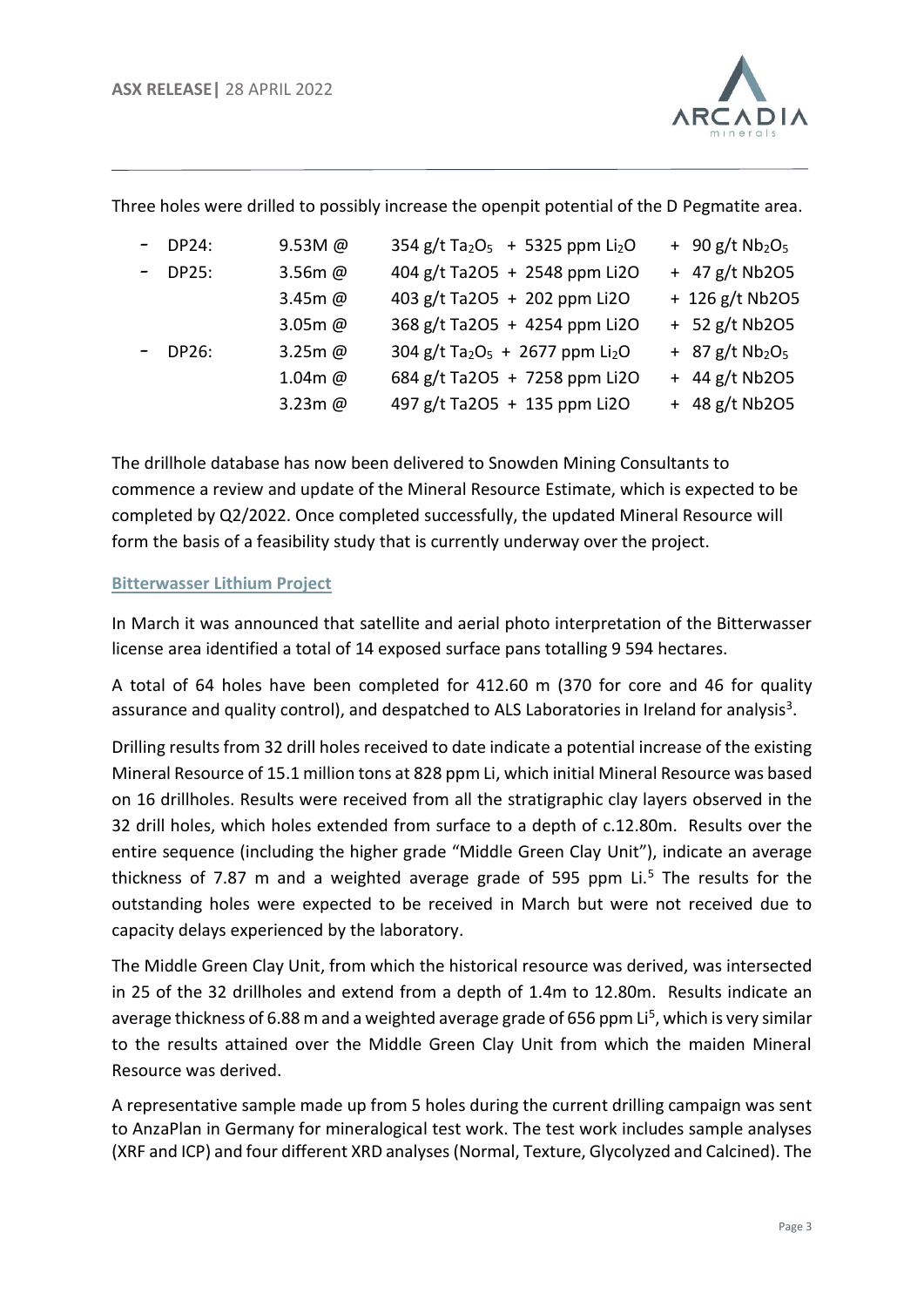

results indicate that the following minerals are present within the sample: Quartz, Calcite, Dolomite, Feldspar (Microcline and Albite), Muscovite and Montmorillonite<sup>4</sup>.

Leach test work was conducted over a sample of the Bitterwasser clays at the University of Stellenbosch's Geochemistry Laboratories, to test the leachability of the lithium from the clays using an organic acid compound. The aim of the test work was to obtain an understanding whether organic

acid could be used to extract lithium from the Bitterwasser samples. Without any optimisation, a lithium leachability of up to 78% could be achieved over the <40-micron fraction.

The following work program is planned for the period April to June 2022:

- Update of the Mineral Resource estimate,
- Drilling of additional pans in the Bitterwasser Pans District to confirm the presence of lithium-bearing clays
- Conduct cyclone work over bulk-sample to investigate the prospect of producing a Lithium rich concentrate by removing the finer clay material from courser gangue material
- Conduct leach test work using various organic acids
- Perform bench-scale testwork to produce Lithium Carbonate Equivalent (LCE).

## **Kum-Kum Nickel & PGE Project**

Mineral Systems Approach and VTEM survey results commenced in August 2021. Results are expected to be available in April 2022. Twenty-nine stream sediments were taken from the Tantalite Valley Complex, results of which would form part of the Mineral Systems Approach report.

#### **Karibib Copper Gold Project**

No exploration was conducted on this project during the reporting quarter. Exploration, consisting of geophysics, mapping, geochemical sampling and, possibly, drilling, over this project is expected to commence in May 2022.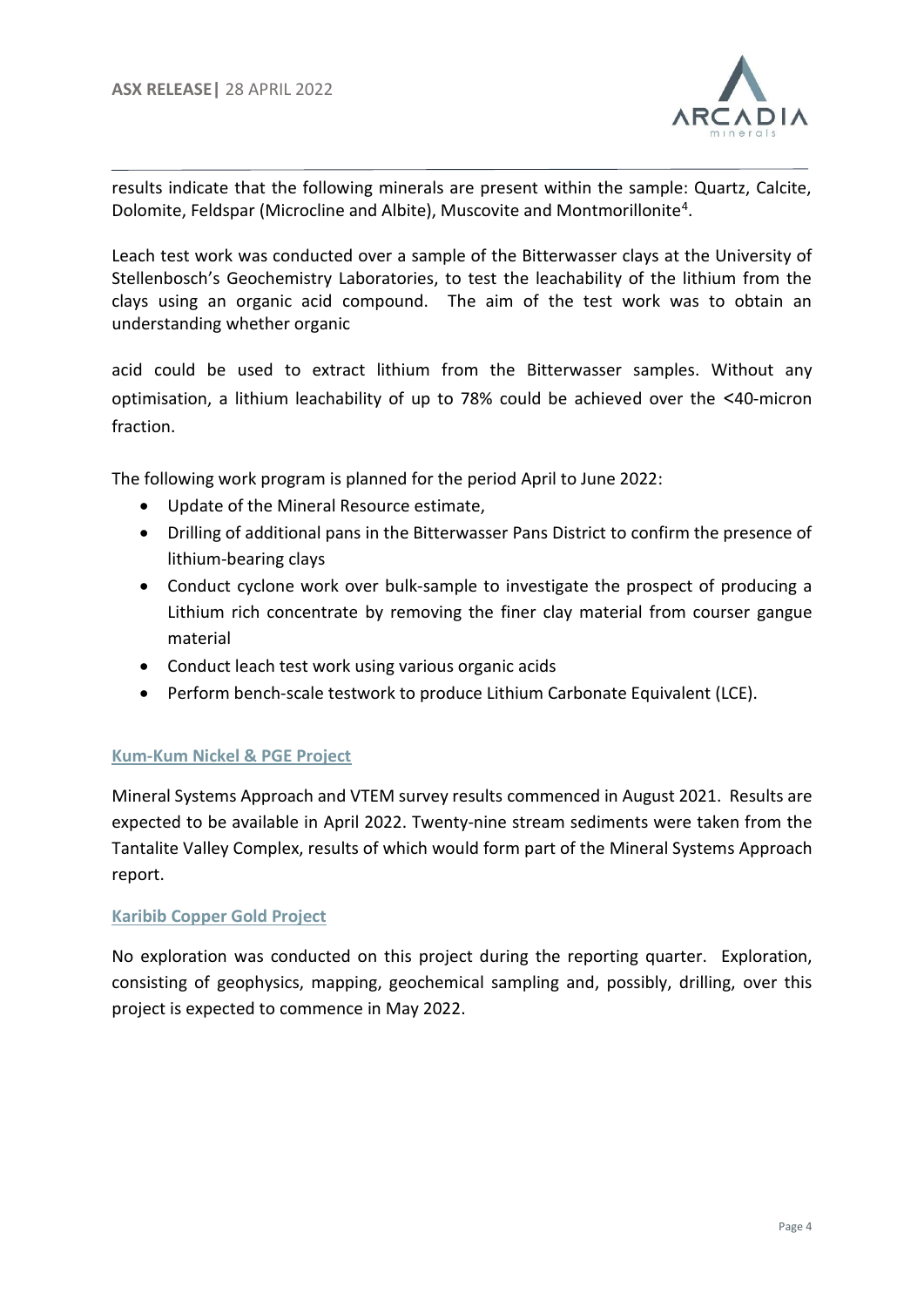

## **CORPORATE & FINANCE**

During January 2022, a total of 525,075 Chess Depositary Interests (CDIs) were released from mandatory escrow.

During the Quarter, a total of \$494,208 was spent on activities related to the exploration and development of the Company's Projects. The Company has not incurred any expenditure for mining production activities during the Quarter.

Payments totalling approximately \$124,553 were made to related parties of the Company with respect to the Quarter, being director fees, consulting fees and leasing charges (see section 6.1 and 6.2 of the Accompanying 5B).

## **CAPITAL STRUCTURE AT 31 MARCH 2022**

| Description        | Number          |
|--------------------|-----------------|
| CDIs               | 85,500,100 $^8$ |
| Options            | 5,000,000       |
| Performance Shares | 8,550,000       |

## **USE OF FUNDS<sup>9</sup>**

Arcadia Minerals provides the following disclosure required by ASX listing rule 5.3.4 regarding a comparison of its actual expenditure to date since listing on 25 June 2021 against the 'use of funds' statement in its replacement prospectus dated 15 April 2021.

| <b>Expenditure</b>          | <b>Funds allocated under</b> | <b>Actual to 31 March</b> | <b>Variance</b> |
|-----------------------------|------------------------------|---------------------------|-----------------|
|                             | the prospectus               | 2022                      |                 |
| Swanson project             | \$3,693,450                  | (51, 354, 315)            | \$2,339,135     |
| Kum-Kum project             | \$716,100                    | (5208, 590)               | \$507,510       |
| Karibib project             | \$488,400                    | (\$105,846)               | \$382,554       |
| <b>Bitterwasser Project</b> | \$468,050                    | ( \$245, 925)             | \$222,125       |
| Expenses of the offers      | \$694,367                    | (5770, 784)               | (576, 417)      |
| <b>Working Capital</b>      | \$689,633                    | (5494, 382)               | \$195,251       |
| <b>Total</b>                | $56,750,000^{10}$            | (53, 179, 842)            | \$3,570,158     |

<sup>&</sup>lt;sup>8</sup>Includes 50,507,600 issued securities unquoted at the date of this announcement. The securities are subject to ASX escrow with varying release dates.

<sup>9</sup> The use of funds statement was a statement of current intentions, investors should note that the allocation of funds set out in the table may change depending on a number of factors including the results of exploration, outcome of development activities, regulatory developments, market and general economic conditions.

<sup>10</sup> Inclusive of Company existing cash reserve of \$350,000 raised between December 2020 and January 2021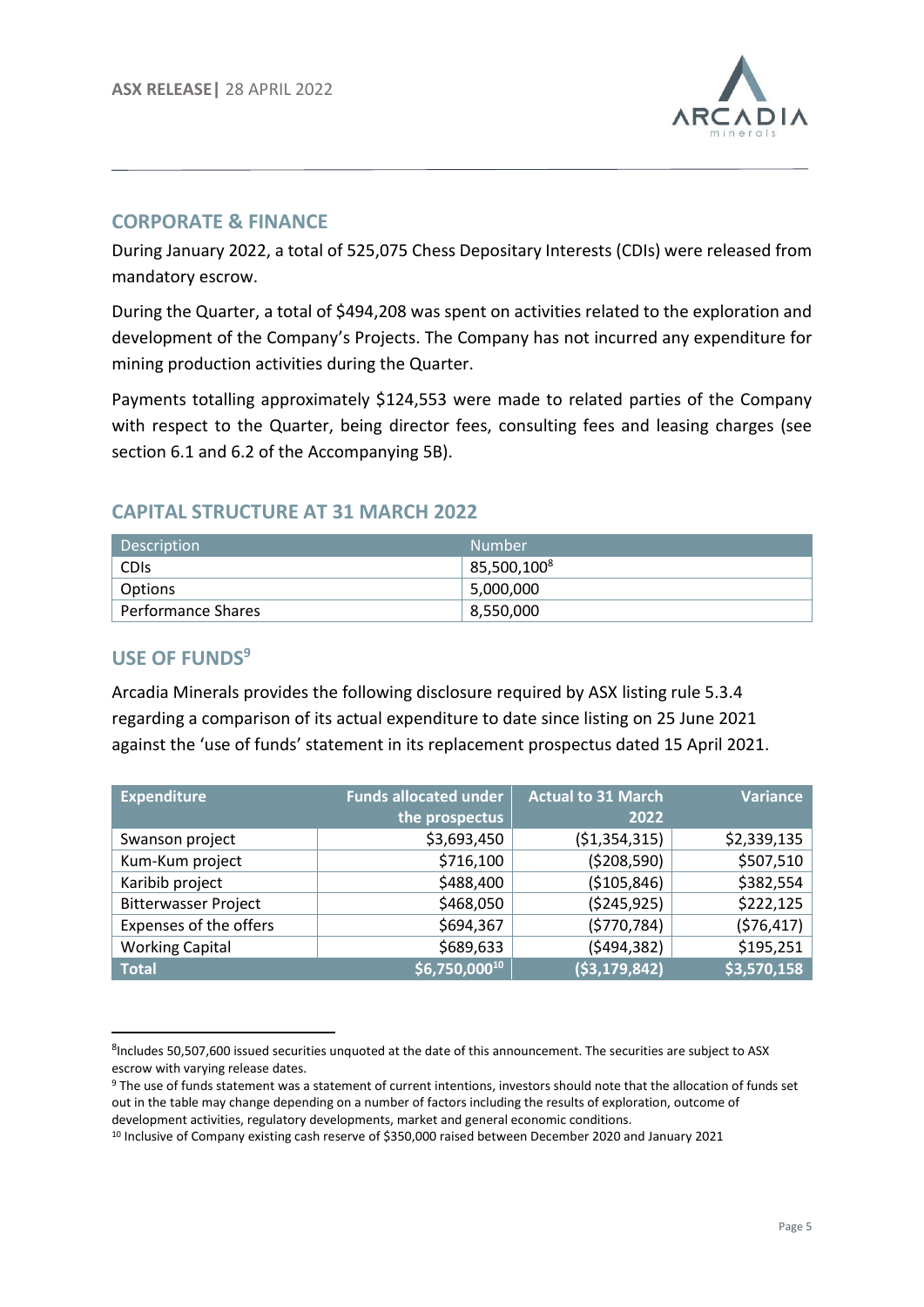

## **TENEMENT TABLE: ASX LISTING RULE 5.3.3**

Mining tenement interests held at the end of the quarter and their location.<sup>11</sup>

| <b>PERMIT</b><br><b>NAME</b>                  | <b>PERMIT</b><br><b>NUMBER</b> | <b>REGISTERED</b><br><b>HOLDER</b>              | <b>AREA IN</b><br><b>HECTARES</b> | <b>PERMIT</b><br><b>STATUS</b> | <b>PERMIT</b><br><b>EXPIRY</b> | <b>INTEREST</b> |
|-----------------------------------------------|--------------------------------|-------------------------------------------------|-----------------------------------|--------------------------------|--------------------------------|-----------------|
| Tantalite Project, Karas Region - Namibia     |                                |                                                 |                                   |                                |                                |                 |
| Swanson                                       | EPL5047                        | Orange River<br>Pegmatite (Pty) Ltd             | 14 672                            | Active                         | 03/06/2023                     | 80%             |
| Nickel Project, Karas Region - Namibia        |                                |                                                 |                                   |                                |                                |                 |
| Kum-Kum                                       | EPL7295                        | Orange River                                    | 29 7 38                           | Active                         | 28/04/2022                     | 80%             |
| Keimusmund                                    | EPL6940                        | Pegmatite (Pty) Ltd                             | 20 119                            | Pending<br>Renewal             | 17/09/2021                     |                 |
| Copper Gold Project, Karibib Region - Namibia |                                |                                                 |                                   |                                |                                |                 |
| Goas                                          | EPL4663                        | Goas Pegmatite<br>Exploration (Pty) Ltd         | 40 979                            | Active                         | 03/06/2023                     | 68%             |
|                                               |                                | Lithium Brines Project, Hardap Region - Namibia |                                   |                                |                                |                 |
| Mbela                                         | EPL7614                        |                                                 | 12 5 78                           | Active                         | 18/11/2022                     |                 |
| <b>Blokwater</b>                              | EPL8101                        | <b>Brines Mining</b>                            | 87 902                            | Active                         | 15/11/2023                     |                 |
| Lekkerwater                                   | EPL8102                        | <b>Exploration Namibia</b>                      | 95 561                            | Active                         | 16/11/2023                     | 50%             |
| Kentani                                       | EPL8103                        | (Pty) Ltd                                       | 92 745                            | Active                         | 15/11/2023                     |                 |
| Meerkat                                       | EPL8104                        |                                                 | 55 108                            | Active                         | 10/02/2024                     |                 |

**The mining tenement interests relinquished during the quarter and their location:**

Nil

**The mining tenement interests acquired during the quarter and their location:**

Nil.

**Beneficial percentage interests in farm-in or farm-out agreements acquired or disposed of during the quarter:**

Nil.

For the purpose of Listing Rule 15.5, this announcement has been authorised for release by the Board of Directors of Arcadia Minerals Limited.

**For further information, please contact:** 

Jurie Wessels - Executive Chairman **ARCADIA MINERALS LIMITED** [info@arcadiaminerals.global](mailto:info@arcadiaminerals.global)

<sup>&</sup>lt;sup>11</sup> Prospecting Licenses 5358, 5354 and 5353, which are the subject of the acquisition announced on 3 November 2021, are excluded, until shareholder approval for the proposed transaction has been obtained pursuant to ASX Listing Rule 11.1.2.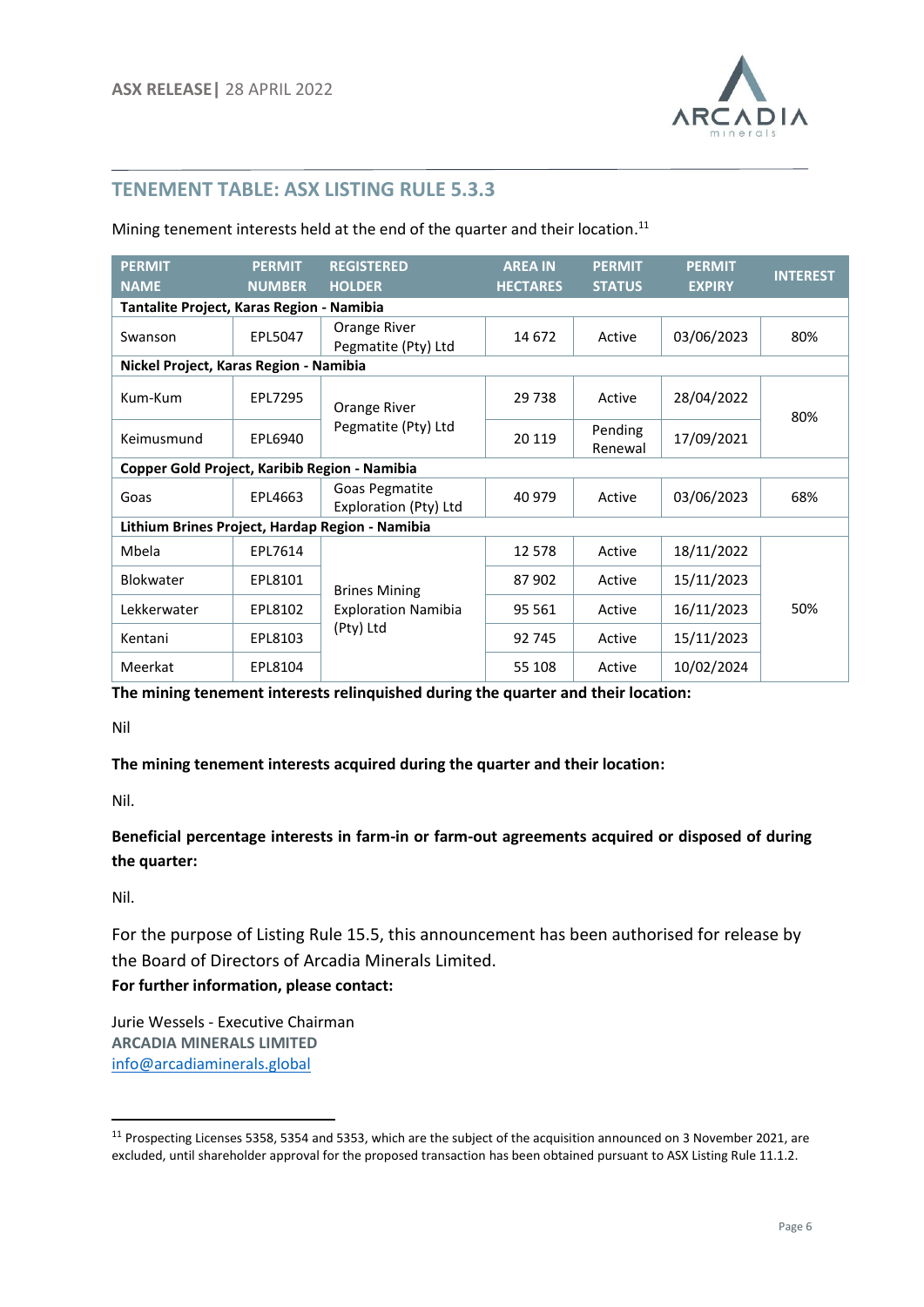

#### **APPENDIX 1 – MINERAL RESOURCE ESTIMATES**

The Swanson and the Bitterwasser Projects contain JORC Mineral Resources.

At Swanson a JORC Mineral Resource of 1.2Mt at an average grade of 412g/t Ta2O5, 76g/t Nb2O5 and 0.29% Li2O was announced on the 23<sup>rd</sup> of September 2021, which was derived from 23 drillholes completed in September 2020 over 3 pegmatites.

| <b>Classification</b> | <b>Pegmatite</b> | $Maxs$ (kt) | $Ta_2O_5$ (ppm) | $Nb2O5$ (ppm) | $Li2O$ (%) |
|-----------------------|------------------|-------------|-----------------|---------------|------------|
| Indicated             | D <sub>0</sub>   | 4.6         | 289             | 77            | 1.06       |
|                       | D1               | 221.1       | 372             | 82            | 0.55       |
|                       | D <sub>2</sub>   | 280.5       | 439             | 82            | 0.20       |
|                       | F <sub>1</sub>   | 157.4       | 504             | 57            | 0.03       |
|                       | <b>Total</b>     | 663.5       | 431             | 76            | 0.28       |
| Inferred              | D0               | 79.7        | 354             | 54            | 0.87       |
|                       | D1               | 188.4       | 337             | 85            | 0.34       |
|                       | D <sub>2</sub>   | 214.0       | 407             | 80            | 0.13       |
|                       | F <sub>1</sub>   | 61.9        | 527             | 55            | 0.01       |
|                       | <b>Total</b>     | 544.0       | 389             | 75            | 0.30       |
| Indicated + Inferred  | D <sub>0</sub>   | 84.3        | 351             | 55            | 0.88       |
|                       | D <sub>1</sub>   | 409.5       | 356             | 83            | 0.45       |
|                       | D <sub>2</sub>   | 494.4       | 425             | 81            | 0.17       |
|                       | F <sub>1</sub>   | 219.2       | 510             | 56            | 0.02       |
|                       | <b>Total</b>     | 1,207.5     | 412             | 76            | 0.29       |

**TABLE 1:** SWANSON TANTALUM PROJECT MINERAL RESOURCE (JORC 2012).

At Bitterwasser a JORC Mineral Resource of JORC Mineral Resource of 15.1 million tons @ 828ppm Li and 1.79% K (at a cut-off grade of 680ppm Li) representing only 6% of the exposed clay pans was defined over one of seven clay pans. The Mineral Resource was announced on the 3<sup>rd</sup> of November 2021 and is contained over three exploration licenses, the licenses are subject of an acquisition that is conditional upon Arcadia shareholders' approval pursuant to ASX LR 11.1.2, shareholder approval was received subsequent to the quarter.

#### **TABLE 2:** BITTERWASSER LITHIUM PROJECT MINERAL RESOURCE (JORC 2012).

| <b>Classification</b>  | Tonnage (kt) | Li Grade ppm | <b>Contained Li (tonnes)</b> | <b>Lithium Carbonate Equivalent</b><br>(tonnes) |
|------------------------|--------------|--------------|------------------------------|-------------------------------------------------|
| <b>Total Indicated</b> |              |              |                              |                                                 |
| <b>Total Inferred</b>  | 15.100       | 828          | 12.503                       | 66.929                                          |
| <b>Total Resources</b> | 15.100       | 828          | 12.503                       | 66.929                                          |

For more details, please visit [www.arcadiaminerals.global](http://www.arcadiaminerals.global/)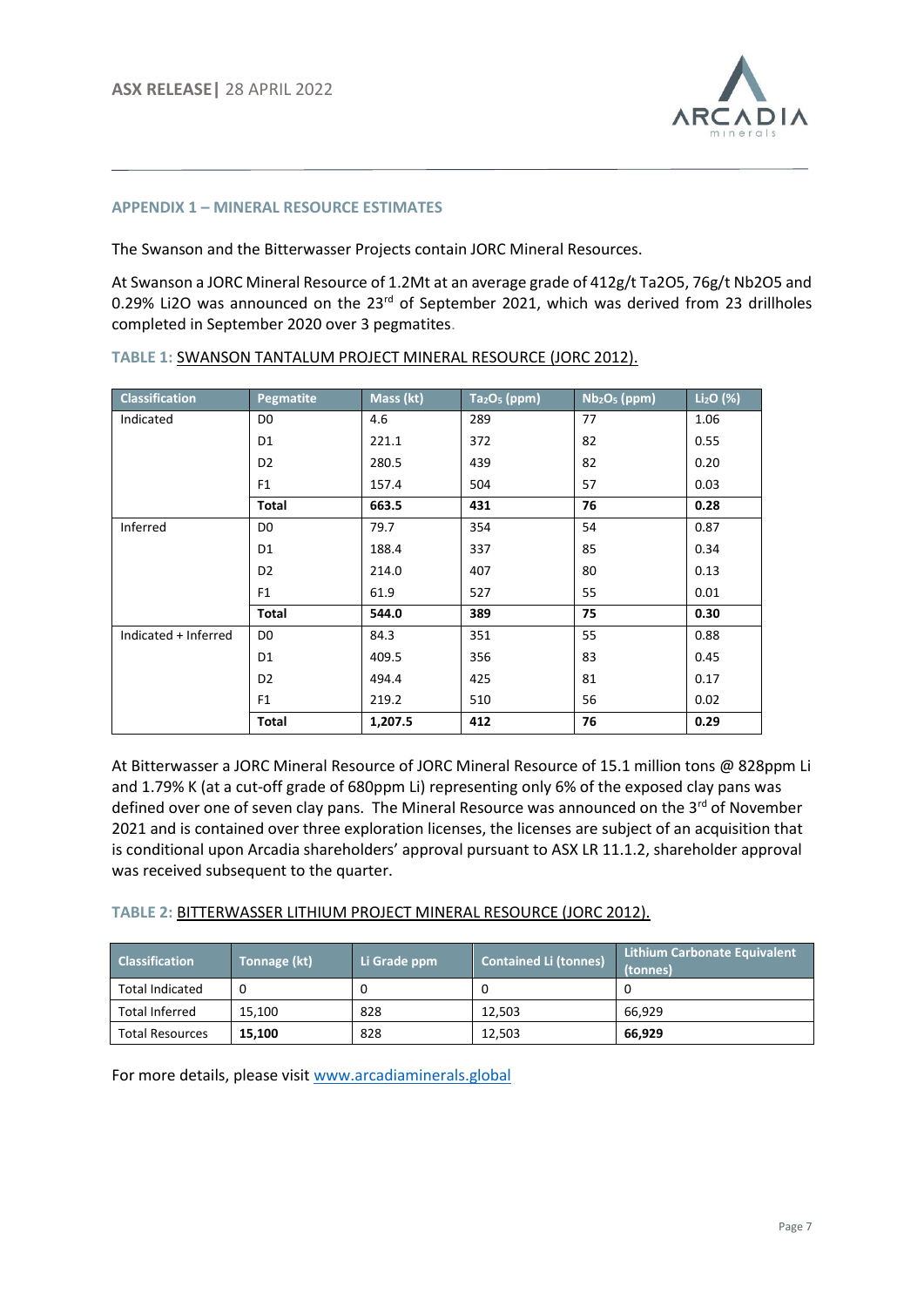

#### **COMPETENT PERSONS STATEMENT & PREVIOUSLY REPORTED INFORMATION**

The Company confirms that the information in this announcement that relates to Exploration Results at the Company's projects have previously been released to the ASX as disclosed in Table 3 and continue to apply and have not materially changed, and that it is not aware of any new information or data that materially affects the information that has been included in this announcement. The Company confirms that the form and context in which the Competent Person's findings are presented have not been materially modified from the original market announcements.

#### **Mineral Resources**

The Company confirms it is not aware of any new information or data that materially affects the information included in the *01 September 2021 Arcadia Mineral Resource estimate* and all material assumptions and technical parameters underpinning the estimate continue to apply and have not materially changed when referring to its resource announcement made on 23 September 2021 (*Maiden JORC resource at Swanson Ta/Li Project)*. The Company confirms that the form and context in which the Competent Person's findings are presented have not been materially modified from the original market announcement.

The Company confirms it is not aware of any new information or data that materially affects the information included in *the 03 November 2021 Arcadia acquires adjacent lithium project with JORC Mineral Resources* and all material assumptions and technical parameters underpinning the estimate continue to apply and have not materially changed when referring to its resource announcement made on 03 November 2021. The Company confirms that the form and context in which the Competent Person's findings are presented have not been materially modified from the original market announcement including those disclosed in Table 3.

| <b>Release Date</b>     | <b>ASX Announcements.</b>                                             |
|-------------------------|-----------------------------------------------------------------------|
| 103.02.2022             | Impressive drill results received from Swanson Tantalum Project       |
| <sup>2</sup> 21.02.2022 | Outstanding final drill results received for Swanson Tantalum project |
| 309.02.2022             | Drilling completed at Bitterwasser Lithium Project                    |
| 407.03.2022             | Positive Lithium Mineralogical Test Results Received                  |
| 510.03.2022             | Encouraging Lithium Drilling Assay Results received at Bitterwasser   |
| 603.11.2021             | Arcadia acquires adjacent lithium project with JORC Mineral Resources |
| 724.03.2022             | Elevated Lithium Recoveries from Organic Acid Leaching Compounds      |

#### **TABLE 3: LIST OF ANNOUNCEMENTS DURING THE REPORTING QUARTER**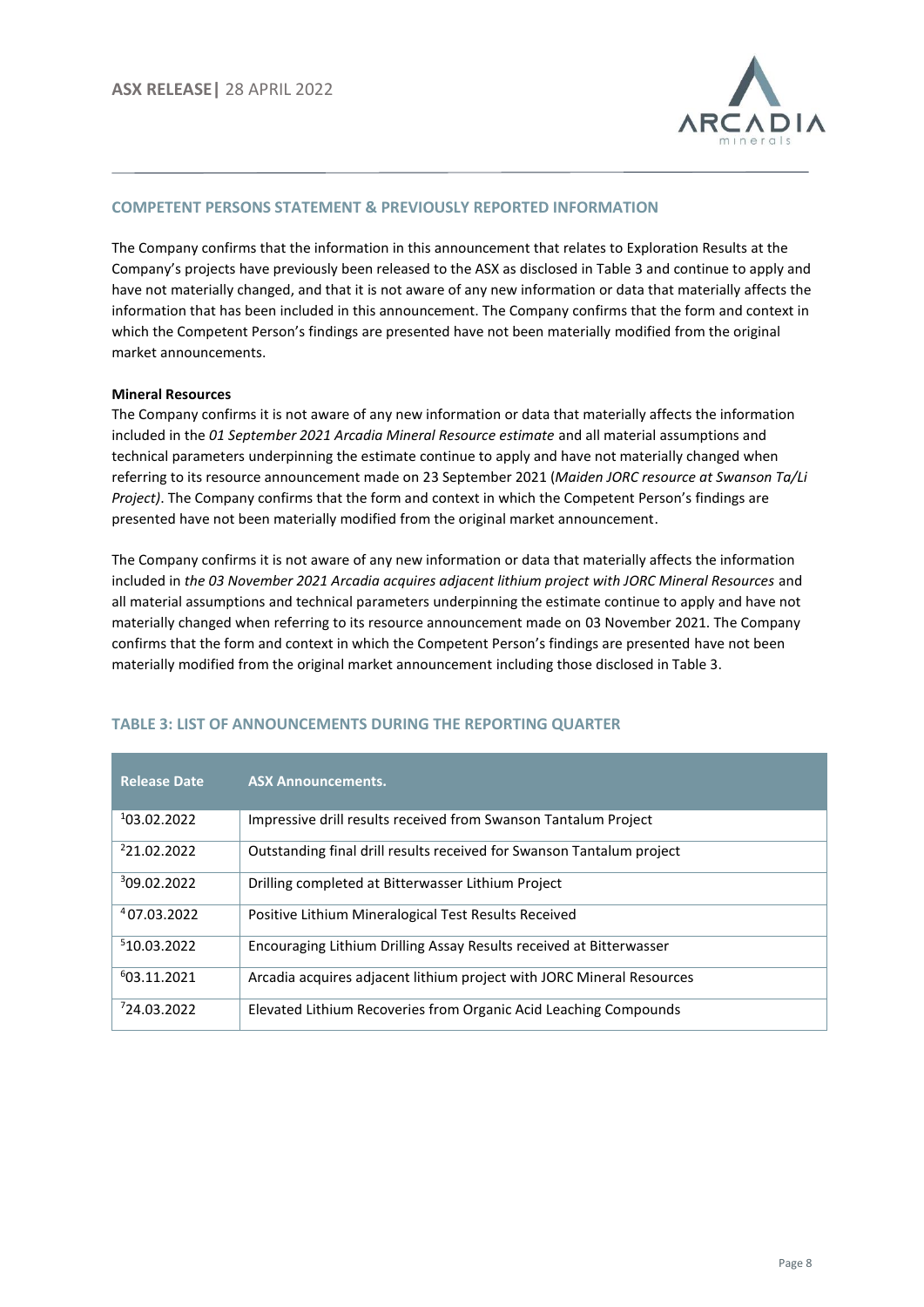

#### **DISCLAIMER**

Some of the statements appearing in this announcement may be forward-looking statements. You should be aware that such statements are only predictions and are subject to inherent risks and uncertainties. Those risks and uncertainties include factors and risks specific to the industries in which Arcadia operates and proposes to operate as well as general economic conditions, prevailing exchange rates and interest rates and conditions in the financial markets, among other things. Actual events or results may differ materially from the events or results expressed or implied in any forward-looking statement. No forward-looking statement is a guarantee or representation as to future performance or any other future matters, which will be influenced by a number of factors and subject to various uncertainties and contingencies, many of which will be outside Arcadia's control.

The Company does not undertake any obligation to update publicly or release any revisions to these forwardlooking statements to reflect events or circumstances after today's date or to reflect the occurrence of unanticipated events. No representation or warranty, express or implied, is made as to the fairness, accuracy, completeness or correctness of the information, opinions or conclusions contained in this announcement. To the maximum extent permitted by law, none of Arcadia, its Directors, employees, advisors or agents, nor any other person, accepts any liability for any loss arising from the use of the information contained in this announcement. You are cautioned not to place undue reliance on any forward-looking statement. The forwardlooking statements in this announcement reflect views held only as at the date of this announcement.

This announcement is not an offer, invitation or recommendation to subscribe for, or purchase securities by the Company. Nor does this announcement constitute investment or financial product advice (nor tax, accounting, or legal advice) and is not intended to be used for the basis of making an investment decision. Investors should obtain their own advice before making any investment decision.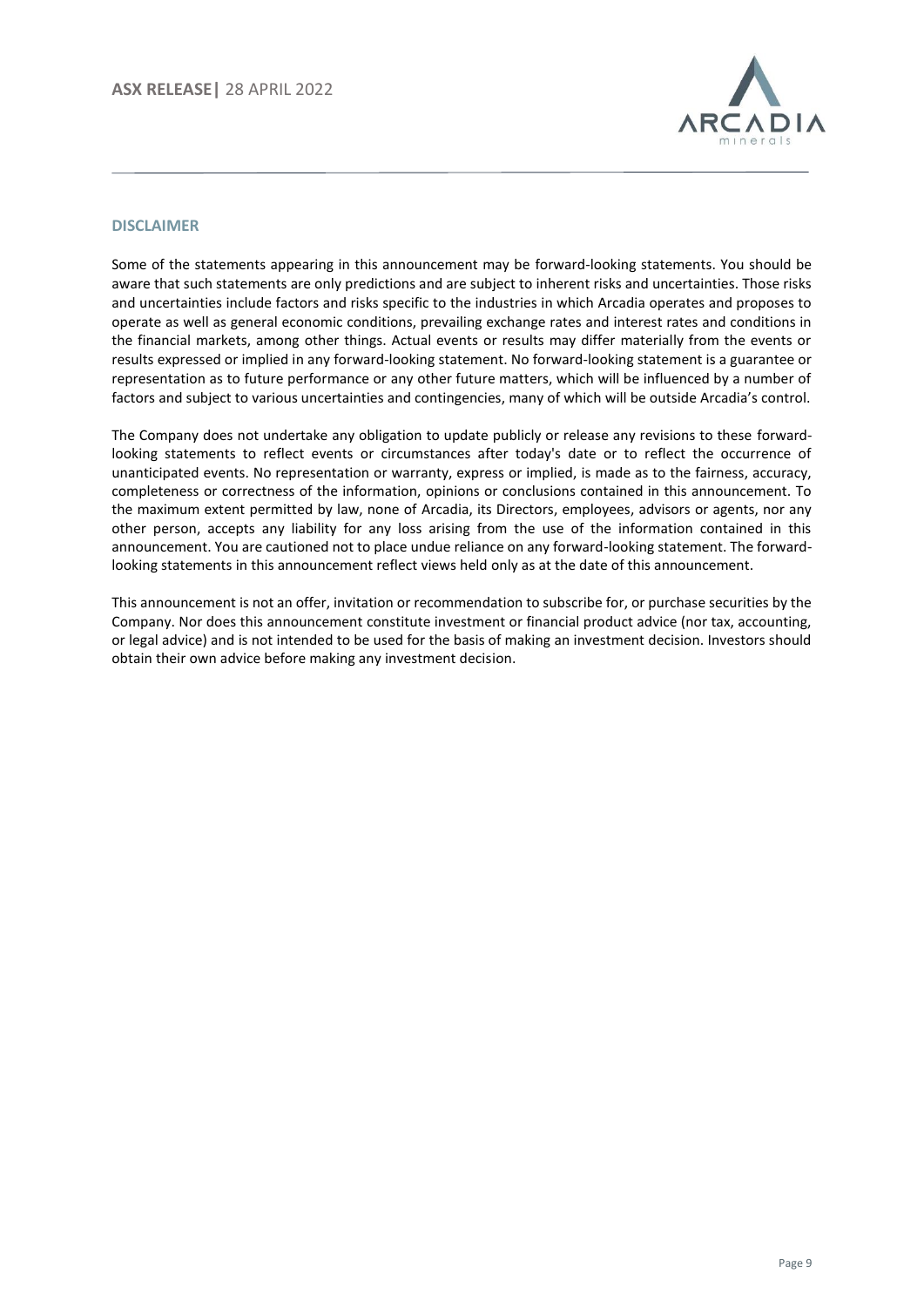

#### **BACKGROUND ON ARCADIA**

Arcadia is a Namibia-focused diversified metals exploration company, which is domiciled in Guernsey. The Company explores for a suite of Gold and battery metals (Nickel, Lithium and Copper). The Company's strategy is to bring the advanced Swanson Tantalum project into production and then to use the cashflows (which may be generated) to drive exploration and development at the potentially company transforming exploration assets. As such the first two pillars of Arcadia's development strategy (a potential cash generator and company transforming exploration assets) are established through a third pillar, which consists of utilising the Company's human capital of industry specific experience, tied with a history of project generation and bringing projects to results, and thereby, to create value for the Company and its shareholders.

Most of the Company's projects are located in the neighbourhood of established mining operations and significant discoveries. The mineral projects include-

- 1. Bitterwasser Project prospective for lithium-in-brines and lithium-in-clays.
- 2. Kum-Kum Project prospective for nickel, copper, and platinum group elements
- 3. Karibib Project prospective for copper and gold
- 4. The Swanson Project advanced tantalum and lithium project with early development potential

As an exploration company, all the projects of the company are currently receiving focus. However, currently the Swanson project and the Bitterwasser Lithium project may be considered as Arcadia's primary projects due to their potential to enhance the Company's value.

The Swanson project is currently undergoing a feasibility study. The Swanson and the Bitterwasser Projects contain JORC Mineral Resources. At Swanson a JORC Mineral Resource of 1.2Mt at an average grade of 412g/t Ta2O5, 76g/t Nb2O5 and 0.29% Li2O was announced on the 23rd of September 2021, which was derived from 23 drillholes completed in September 2020 over 3 pegmatites. See the table 1 for more details of the Swanson mineral resource.

At Bitterwasser a JORC Mineral Resource of 15.1 million tons @ 828ppm Li and 1.79% K (at a cut-off grade of 680ppm Li) representing only 6% of the exposed clay pans was defined over one of 14 clay pans. The Mineral Resource was announced on the 3rd of November 2021 and is contained over three exploration licenses, which licenses are the subject of an acquisition that is conditional upon Arcadia shareholders' approval. See the table 2 for more details of the Bitterwasser mineral resource.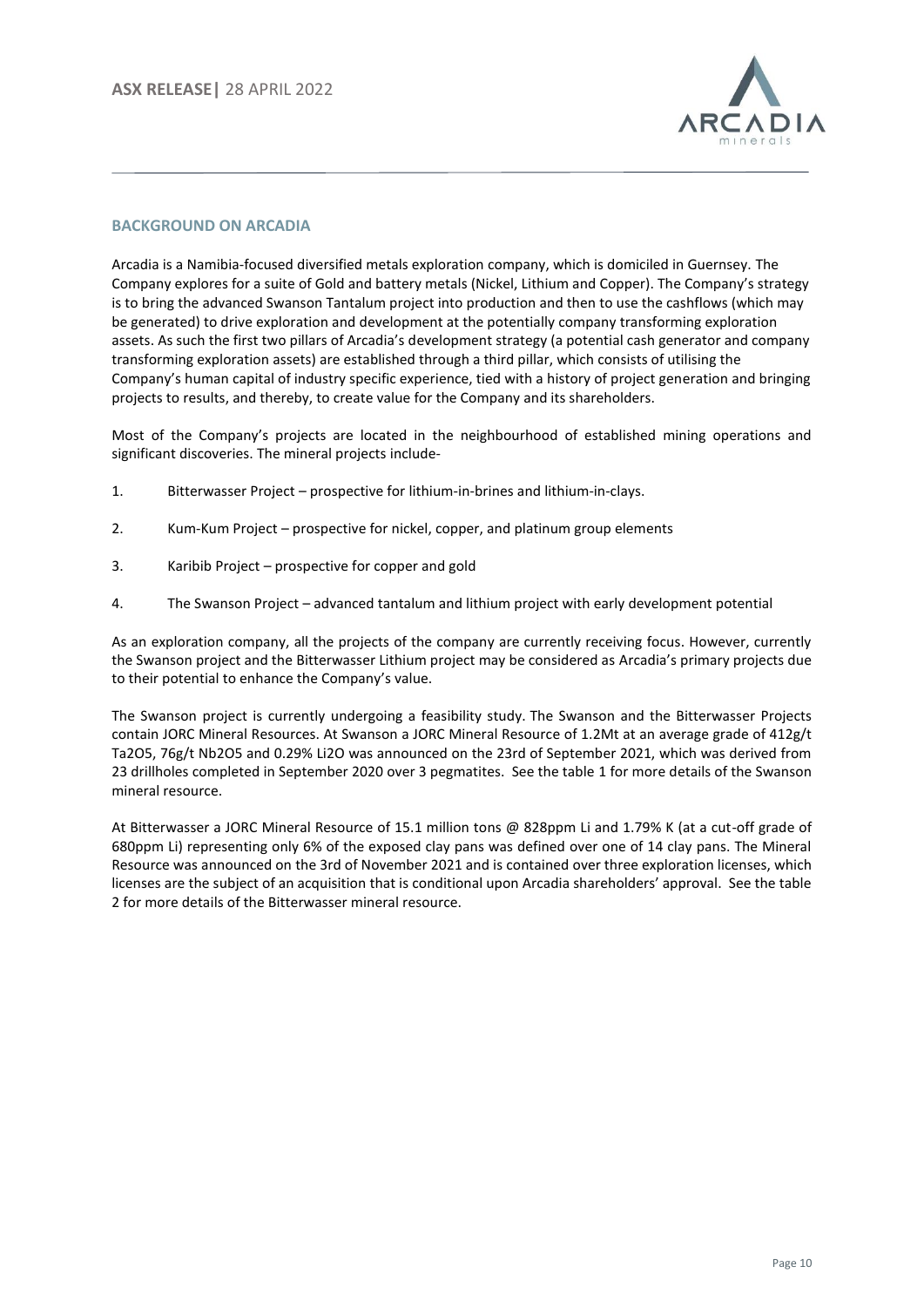# **Appendix 5B**

# **Mining exploration entity or oil and gas exploration entity quarterly cash flow report**

|                                 | 31 March 2022                     |
|---------------------------------|-----------------------------------|
| ABN 646 114 749                 | Quarter ended ("current quarter") |
| <b>Arcadia Minerals Limited</b> |                                   |
| Name of entity                  |                                   |

|     | <b>Consolidated statement of cash flows</b>       | <b>Current quarter</b><br>\$A'000 | Year to date<br>(9 months)<br>\$A'000 |
|-----|---------------------------------------------------|-----------------------------------|---------------------------------------|
| 1.  | Cash flows from operating activities              |                                   |                                       |
| 1.1 | Receipts from customers                           |                                   |                                       |
| 1.2 | Payments for                                      |                                   |                                       |
|     | (a) exploration & evaluation                      | (494)                             | (1,697)                               |
|     | development<br>(b)                                |                                   |                                       |
|     | production<br>(c)                                 |                                   |                                       |
|     | staff costs<br>(d)                                | (27)                              | (74)                                  |
|     | (e) administration and corporate costs            | (91)                              | (824)                                 |
| 1.3 | Dividends received (see note 3)                   |                                   |                                       |
| 1.4 | Interest received                                 | $\mathbf{2}$                      | $\mathbf{2}$                          |
| 1.5 | Interest and other costs of finance paid          |                                   |                                       |
| 1.6 | Income taxes paid                                 |                                   |                                       |
| 1.7 | Government grants and tax incentives              |                                   |                                       |
| 1.8 | Other (provide details if material)               |                                   |                                       |
| 1.9 | Net cash from / (used in) operating<br>activities | (611)                             | (2, 594)                              |

|     |                   | Cash flows from investing activities |                |  |
|-----|-------------------|--------------------------------------|----------------|--|
| 2.1 |                   | Payments to acquire or for:          |                |  |
|     | (a)               | entities                             | $\blacksquare$ |  |
|     | (b)               | tenements                            | -              |  |
|     | $\left( c\right)$ | property, plant and equipment        | $\blacksquare$ |  |
|     | (d)               | exploration & evaluation             | $\blacksquare$ |  |
|     | (e)               | investments                          | $\blacksquare$ |  |
|     | (†)               | other non-current assets             | $\blacksquare$ |  |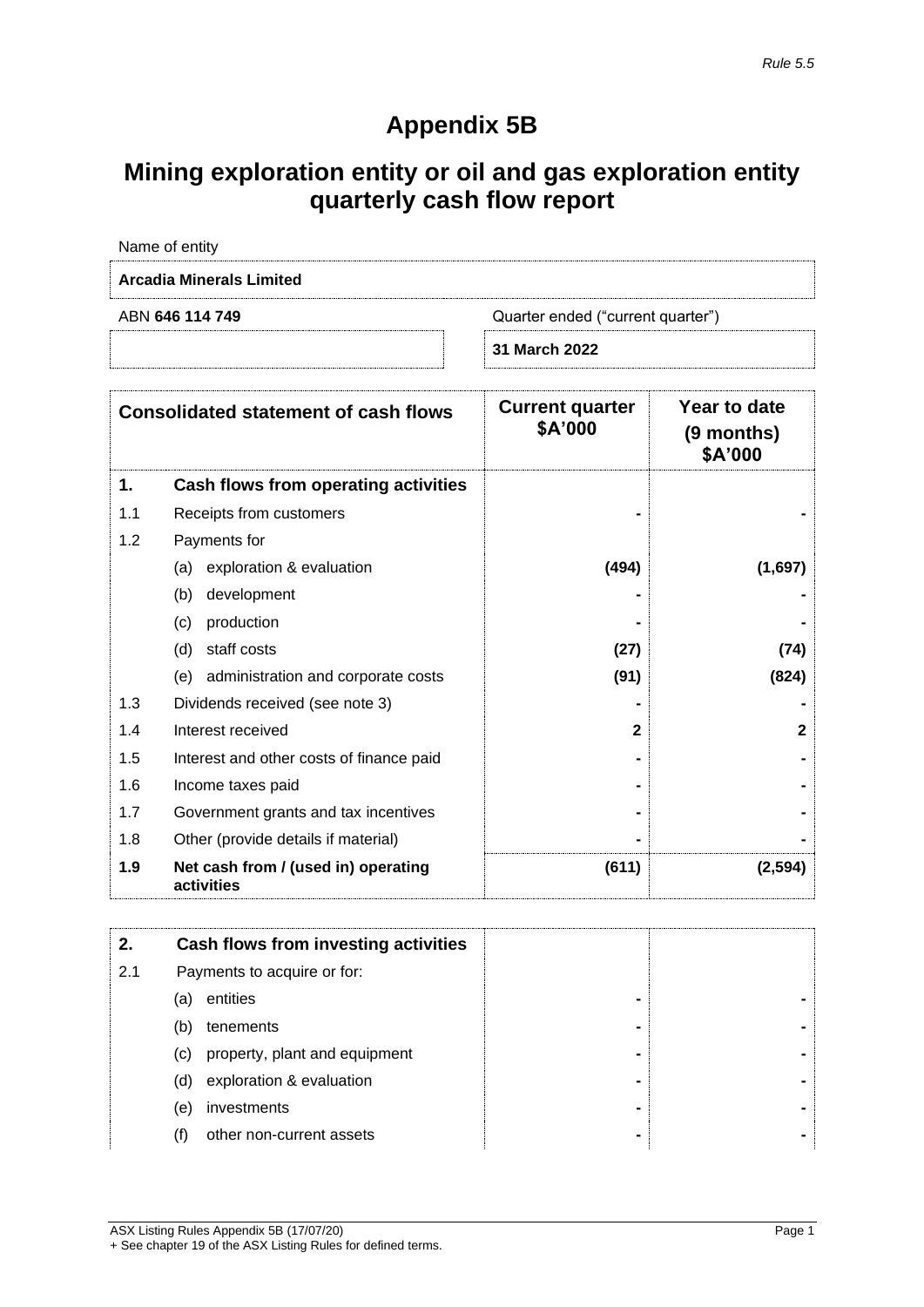|     | <b>Consolidated statement of cash flows</b>       | <b>Current quarter</b><br>\$A'000 | Year to date<br>(9 months)<br>\$A'000 |
|-----|---------------------------------------------------|-----------------------------------|---------------------------------------|
| 2.2 | Proceeds from the disposal of:                    |                                   |                                       |
|     | entities<br>(a)                                   |                                   |                                       |
|     | (b)<br>tenements                                  |                                   |                                       |
|     | property, plant and equipment<br>(c)              |                                   |                                       |
|     | (d)<br>investments                                |                                   |                                       |
|     | other non-current assets<br>(e)                   |                                   |                                       |
| 2.3 | Cash flows from loans to other entities           |                                   |                                       |
| 2.4 | Dividends received (see note 3)                   |                                   |                                       |
| 2.5 | Other (provide details if material)               |                                   |                                       |
| 2.6 | Net cash from / (used in) investing<br>activities |                                   |                                       |

| 3.   | Cash flows from financing activities                                                       |  |
|------|--------------------------------------------------------------------------------------------|--|
| 3.1  | Proceeds from issues of equity securities<br>(excluding convertible debt securities)       |  |
| 3.2  | Proceeds from issue of convertible debt<br>securities                                      |  |
| 3.3  | Proceeds from exercise of options                                                          |  |
| 3.4  | Transaction costs related to issues of equity<br>securities or convertible debt securities |  |
| 3.5  | Proceeds from borrowings                                                                   |  |
| 3.6  | Repayment of borrowings                                                                    |  |
| 3.7  | Transaction costs related to loans and<br>borrowings                                       |  |
| 3.8  | Dividends paid                                                                             |  |
| 3.9  | Other (provide details if material)                                                        |  |
| 3.10 | Net cash from / (used in) financing<br>activities                                          |  |

| 4.  | Net increase / (decrease) in cash and<br>cash equivalents for the period | 4,181 | 6,164   |
|-----|--------------------------------------------------------------------------|-------|---------|
| 4.1 | Cash and cash equivalents at beginning of<br>period                      | (611) | (2.594) |
| 4.2 | Net cash from / (used in) operating<br>activities (item 1.9 above)       | -     |         |
| 4.3 | Net cash from / (used in) investing activities<br>(item 2.6 above)       |       |         |
| 4.4 | Net cash from / (used in) financing activities<br>(item 3.10 above)      |       |         |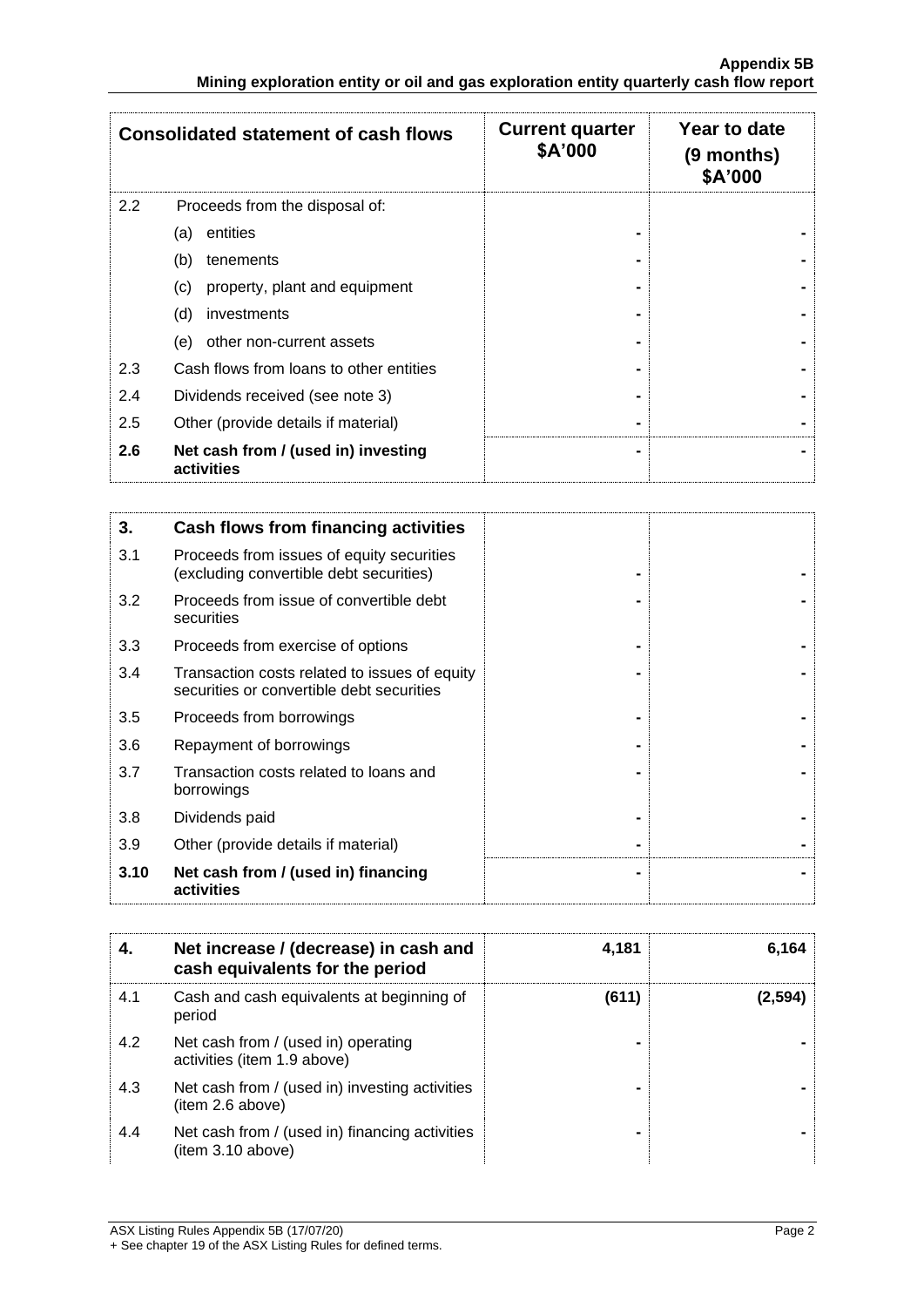|     | Consolidated statement of cash flows                 | <b>Current quarter</b><br>\$A'000 | Year to date<br>(9 months)<br>\$A'000 |
|-----|------------------------------------------------------|-----------------------------------|---------------------------------------|
| 4.5 | Effect of movement in exchange rates on<br>cash held |                                   |                                       |
| 4.6 | Cash and cash equivalents at end of<br>period        | 3.570                             | 3.570                                 |

| 5.  | Reconciliation of cash and cash<br>equivalents<br>at the end of the quarter (as shown in the<br>consolidated statement of cash flows) to the<br>related items in the accounts | <b>Current quarter</b><br>\$A'000 | <b>Previous quarter</b><br>\$A'000 |
|-----|-------------------------------------------------------------------------------------------------------------------------------------------------------------------------------|-----------------------------------|------------------------------------|
| 5.1 | <b>Bank balances</b>                                                                                                                                                          | 3,570                             | 4.181                              |
| 5.2 | Call deposits                                                                                                                                                                 |                                   |                                    |
| 5.3 | <b>Bank overdrafts</b>                                                                                                                                                        |                                   |                                    |
| 5.4 | Other (provide details)                                                                                                                                                       | -                                 |                                    |
| 5.5 | Cash and cash equivalents at end of<br>quarter (should equal item 4.6 above)                                                                                                  | 3,570                             | 4.181                              |

| 6.  | Payments to related parties of the entity and their<br>associates                                                                                           | <b>Current quarter</b><br><b>\$A'000</b> |
|-----|-------------------------------------------------------------------------------------------------------------------------------------------------------------|------------------------------------------|
| 6.1 | Aggregate amount of payments to related parties and their<br>associates included in item 1                                                                  | (125)                                    |
| 6.2 | Aggregate amount of payments to related parties and their<br>associates included in item 2                                                                  |                                          |
|     | Note: if any amounts are shown in items 6.1 or 6.2, your quarterly activity report must include a description of, and an<br>explanation for, such payments. |                                          |

**Director fees, consulting fees and equipment rentals to Directors in amount of A\$124,553**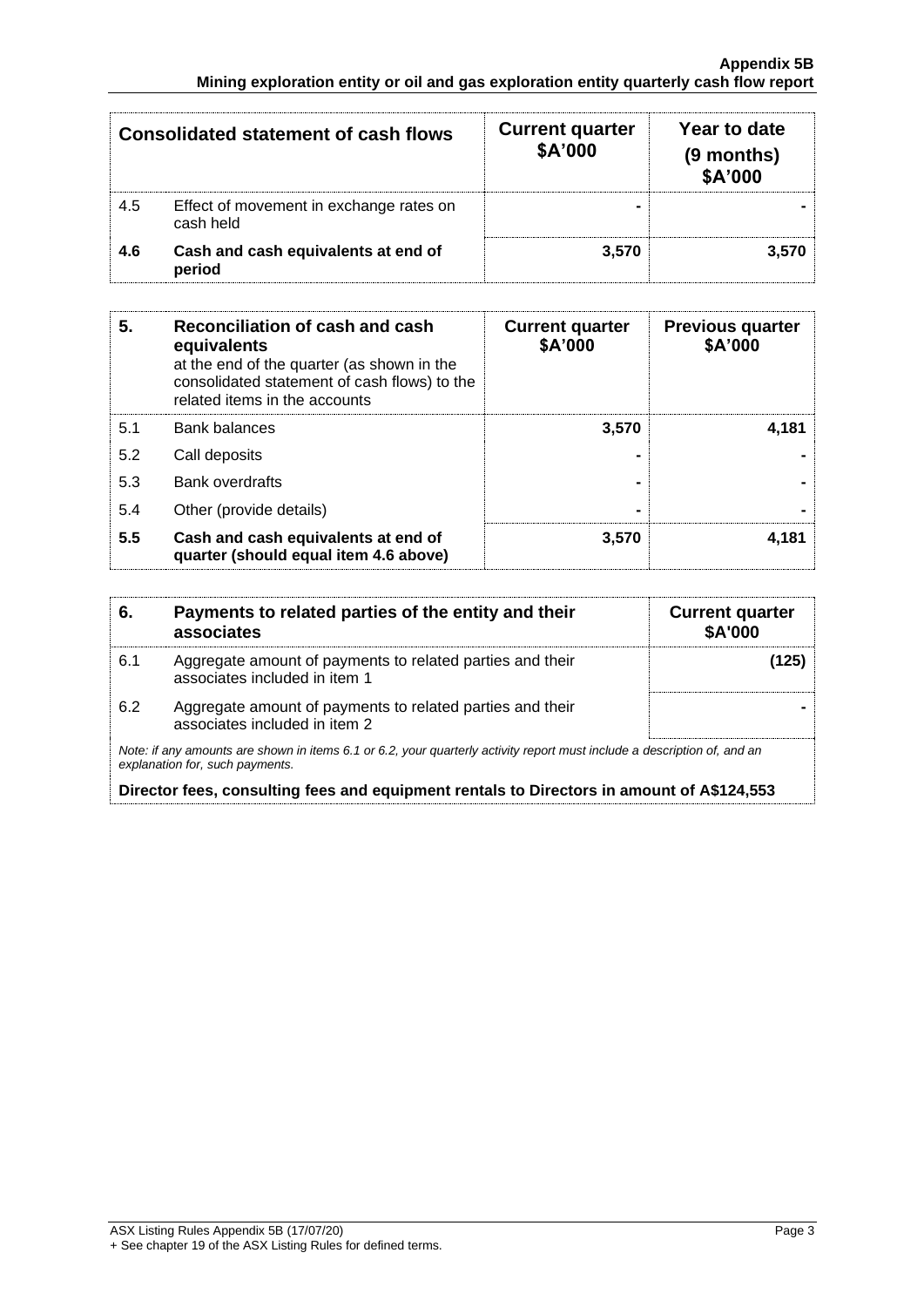| 7.  | <b>Financing facilities</b><br>Note: the term "facility' includes all forms of financing<br>arrangements available to the entity.<br>Add notes as necessary for an understanding of the<br>sources of finance available to the entity.                                                                                                               | <b>Total facility</b><br>amount at quarter<br>end<br>\$A'000 | Amount drawn at<br>quarter end<br>\$A'000 |
|-----|------------------------------------------------------------------------------------------------------------------------------------------------------------------------------------------------------------------------------------------------------------------------------------------------------------------------------------------------------|--------------------------------------------------------------|-------------------------------------------|
| 7.1 | Loan facilities                                                                                                                                                                                                                                                                                                                                      |                                                              |                                           |
| 7.2 | Credit standby arrangements                                                                                                                                                                                                                                                                                                                          |                                                              |                                           |
| 7.3 | Other (please specify)                                                                                                                                                                                                                                                                                                                               |                                                              |                                           |
| 7.4 | <b>Total financing facilities</b>                                                                                                                                                                                                                                                                                                                    |                                                              |                                           |
| 7.5 | Unused financing facilities available at quarter end                                                                                                                                                                                                                                                                                                 |                                                              |                                           |
| 7.6 | Include in the box below a description of each facility above, including the lender, interest<br>rate, maturity date and whether it is secured or unsecured. If any additional financing<br>facilities have been entered into or are proposed to be entered into after quarter end,<br>include a note providing details of those facilities as well. |                                                              |                                           |
|     |                                                                                                                                                                                                                                                                                                                                                      |                                                              |                                           |

| 8.  | Estimated cash available for future operating activities                                                                                                                                                                        | \$A'000 |
|-----|---------------------------------------------------------------------------------------------------------------------------------------------------------------------------------------------------------------------------------|---------|
| 8.1 | Net cash from / (used in) operating activities (item 1.9)                                                                                                                                                                       | (611)   |
| 8.2 | (Payments for exploration & evaluation classified as investing<br>activities) (item 2.1(d))                                                                                                                                     |         |
| 8.3 | Total relevant outgoings (item $8.1$ + item $8.2$ )                                                                                                                                                                             | (611)   |
| 8.4 | Cash and cash equivalents at quarter end (item 4.6)                                                                                                                                                                             | 3,570   |
| 8.5 | Unused finance facilities available at quarter end (item 7.5)                                                                                                                                                                   |         |
| 8.6 | Total available funding (item $8.4 +$ item $8.5$ )                                                                                                                                                                              | 3,570   |
| 8.7 | Estimated quarters of funding available (item 8.6 divided by<br>item $8.3$ )                                                                                                                                                    | 6       |
|     | Note: if the entity has reported positive relevant outgoings (ie a net cash inflow) in item 8.3, answer item 8.7 as "N/A".<br>Otherwise, a figure for the estimated quarters of funding available must be included in item 8.7. |         |
| 8.8 | If item 8.7 is less than 2 quarters, please provide answers to the following questions:                                                                                                                                         |         |
|     | 8.8.1<br>Does the entity expect that it will continue to have the current level of net operating<br>cash flows for the time being and, if not, why not?                                                                         |         |
|     | Answer: N/A                                                                                                                                                                                                                     |         |
|     | 8.8.2<br>Has the entity taken any steps, or does it propose to take any steps, to raise further<br>cash to fund its operations and, if so, what are those steps and how likely does it<br>believe that they will be successful? |         |
|     | Answer: N/A                                                                                                                                                                                                                     |         |
|     |                                                                                                                                                                                                                                 |         |